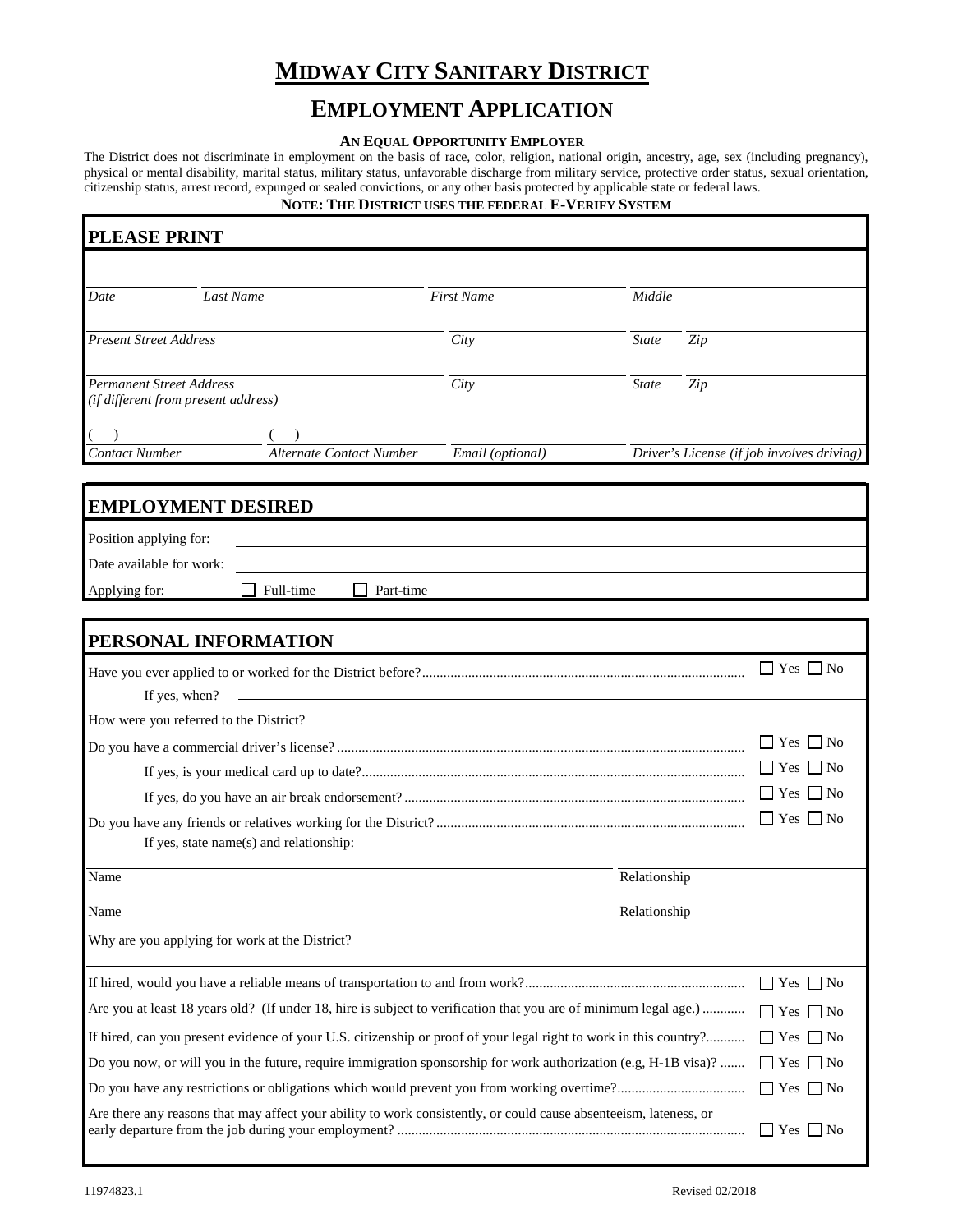### MIDWAY CITY SANITARY DISTRICT EMPLOYMENT APPLICATION – PAGE 2

| Are you able to perform the essential functions of the job for which you are applying, either with or without                                                                                                                                                                                                                                                                                                                                                                                  |
|------------------------------------------------------------------------------------------------------------------------------------------------------------------------------------------------------------------------------------------------------------------------------------------------------------------------------------------------------------------------------------------------------------------------------------------------------------------------------------------------|
| If no, describe the functions that cannot be performed.                                                                                                                                                                                                                                                                                                                                                                                                                                        |
|                                                                                                                                                                                                                                                                                                                                                                                                                                                                                                |
| (Note: We comply with the Americans With Disabilities Act and consider reasonable accommodation measures that may be necessary for eligible<br>applicants/employees to perform essential functions. Please inform the District's personnel representative if you need assistance in completing any<br>application-related documents, or in otherwise participating in the application process. Employment may be subject to passing a medical<br>examination, and to skill and agility tests.) |
| During the past seven years, have you ever been discharged, suspended, or asked to resign from any position?<br>Yes     No                                                                                                                                                                                                                                                                                                                                                                     |
|                                                                                                                                                                                                                                                                                                                                                                                                                                                                                                |
|                                                                                                                                                                                                                                                                                                                                                                                                                                                                                                |
| To assist us in verifying information on this application, have you ever worked or attended school under a different name at any of<br>the organizations you have listed? $\Box$ Yes $\Box$ No                                                                                                                                                                                                                                                                                                 |
| If yes, specify name and school/employer:                                                                                                                                                                                                                                                                                                                                                                                                                                                      |
| Have you ever been a defendant in a civil action for an intentional tort? If yes, please include the nature of the intentional tort and the<br>disposition of the action:                                                                                                                                                                                                                                                                                                                      |

| School                                          |                | School Name and Address |                  | No. of years<br>Completed | Did you<br>Graduate?           | Degree or Diploma |
|-------------------------------------------------|----------------|-------------------------|------------------|---------------------------|--------------------------------|-------------------|
|                                                 |                |                         |                  |                           | Yes $\Box$ No<br>$\mathcal{L}$ |                   |
| <b>High School (or</b><br>G.E.D.<br>equivalent) | Name           |                         |                  |                           |                                |                   |
|                                                 | <b>Address</b> |                         |                  |                           |                                |                   |
|                                                 | City           | <b>State</b>            | Zip              |                           |                                |                   |
| College/                                        |                |                         |                  |                           | $Yes \Box No$<br>$\Box$        |                   |
| University                                      | Name           |                         |                  |                           |                                |                   |
|                                                 | Address        |                         |                  |                           |                                |                   |
|                                                 | City           | State                   | Zip              |                           |                                |                   |
| Vocational/                                     |                |                         |                  |                           | $\Box$ Yes $\Box$ No           |                   |
| <b>Business or</b><br><b>Trade School</b>       | Name           |                         |                  |                           |                                |                   |
|                                                 | <b>Address</b> |                         |                  |                           |                                |                   |
|                                                 | City           | <b>State</b>            | $\overline{Zip}$ |                           |                                |                   |
| Other                                           |                |                         |                  |                           | Yes $\Box$ No<br>$\Box$        |                   |
| (including<br>military                          | Name           |                         |                  |                           |                                |                   |
| training)                                       | Address        |                         |                  |                           |                                |                   |
|                                                 | City           | State                   | Zip              |                           |                                |                   |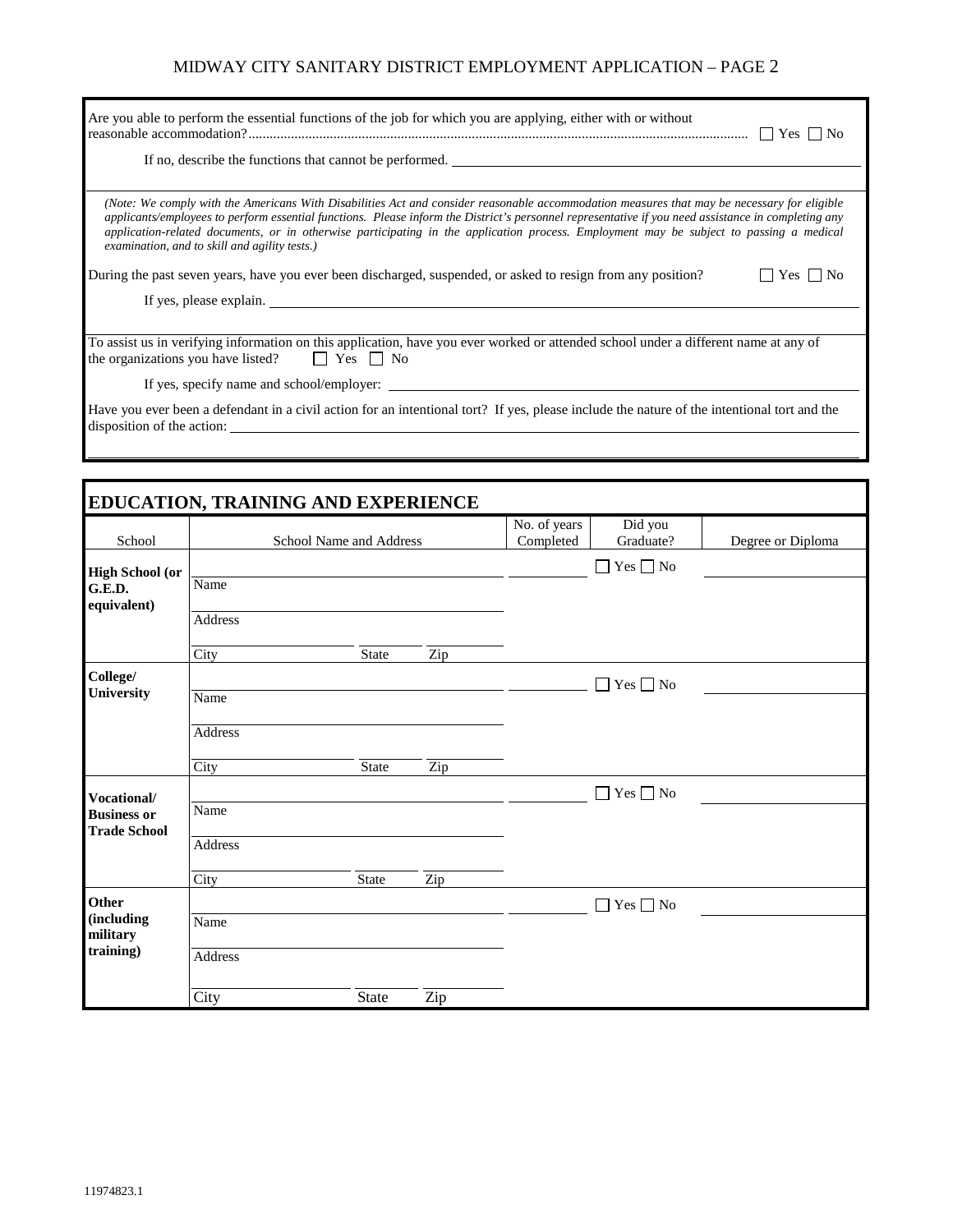## MIDWAY CITY SANITARY DISTRICT EMPLOYMENT APPLICATION – PAGE 3

|                                                                                  |      |    | <b>EMPLOYMENT HISTORY</b> (Note: Attach additional page(s) if necessary)                                                                                                                                                                                                         |              |                  |
|----------------------------------------------------------------------------------|------|----|----------------------------------------------------------------------------------------------------------------------------------------------------------------------------------------------------------------------------------------------------------------------------------|--------------|------------------|
| on a volunteer basis. You must complete this section even if attaching a resume. |      |    | List below all present and past employment starting with your most recent employer, including U.S. Military Service (last seven years is<br>sufficient). Account for all periods of unemployment. You may include as part of your employment history any verified work performed |              |                  |
| Name of Employer                                                                 |      |    | Telephone No.                                                                                                                                                                                                                                                                    |              |                  |
| Type of Business                                                                 |      |    | Your Supervisor's Name                                                                                                                                                                                                                                                           |              |                  |
| Address & Street                                                                 |      |    | City                                                                                                                                                                                                                                                                             | <b>State</b> | Zip              |
| <b>Dates of Employment:</b>                                                      | From | To | Reason for Leaving                                                                                                                                                                                                                                                               |              |                  |
| <b>Your Position and Duties</b>                                                  |      |    |                                                                                                                                                                                                                                                                                  |              | Yes<br>No        |
|                                                                                  |      |    |                                                                                                                                                                                                                                                                                  |              |                  |
| Name of Employer                                                                 |      |    | Telephone No.                                                                                                                                                                                                                                                                    |              |                  |
| Type of Business                                                                 |      |    | Your Supervisor's Name                                                                                                                                                                                                                                                           |              |                  |
| Address & Street<br><b>Dates of Employment:</b>                                  |      |    | City                                                                                                                                                                                                                                                                             | State        | Zip              |
|                                                                                  | From | To | Reason for Leaving                                                                                                                                                                                                                                                               |              |                  |
| <b>Your Position and Duties</b>                                                  |      |    |                                                                                                                                                                                                                                                                                  |              | $ $   Yes     No |
|                                                                                  |      |    |                                                                                                                                                                                                                                                                                  |              |                  |
| Name of Employer                                                                 |      |    | Telephone No.                                                                                                                                                                                                                                                                    |              |                  |
| Type of Business                                                                 |      |    | Your Supervisor's Name                                                                                                                                                                                                                                                           |              |                  |
| Address & Street<br><b>Dates of Employment:</b>                                  |      |    | City                                                                                                                                                                                                                                                                             | <b>State</b> | Zip              |
|                                                                                  | From | To | Reason for Leaving                                                                                                                                                                                                                                                               |              |                  |
| Your Position and Duties                                                         |      |    |                                                                                                                                                                                                                                                                                  |              | Yes<br>T No      |

| <b>REFERENCES</b> |                  |                                                                                                                      |               |     |  |
|-------------------|------------------|----------------------------------------------------------------------------------------------------------------------|---------------|-----|--|
|                   |                  | List below three persons not related to you who have knowledge of your work performance within the last three years. |               |     |  |
| 1.                |                  |                                                                                                                      |               |     |  |
| <b>First Name</b> | <b>Last Name</b> |                                                                                                                      | Telephone No. |     |  |
| Address & Street  |                  | City                                                                                                                 | State         | Zip |  |
| Occupation        |                  | No. of Years Acquainted                                                                                              |               |     |  |
| 2.                |                  |                                                                                                                      |               |     |  |
| <b>First Name</b> | <b>Last Name</b> |                                                                                                                      | Telephone No. |     |  |
| Address & Street  |                  | City                                                                                                                 | <b>State</b>  | Zip |  |
| Occupation        |                  | No. of Years Acquainted                                                                                              |               |     |  |

Г